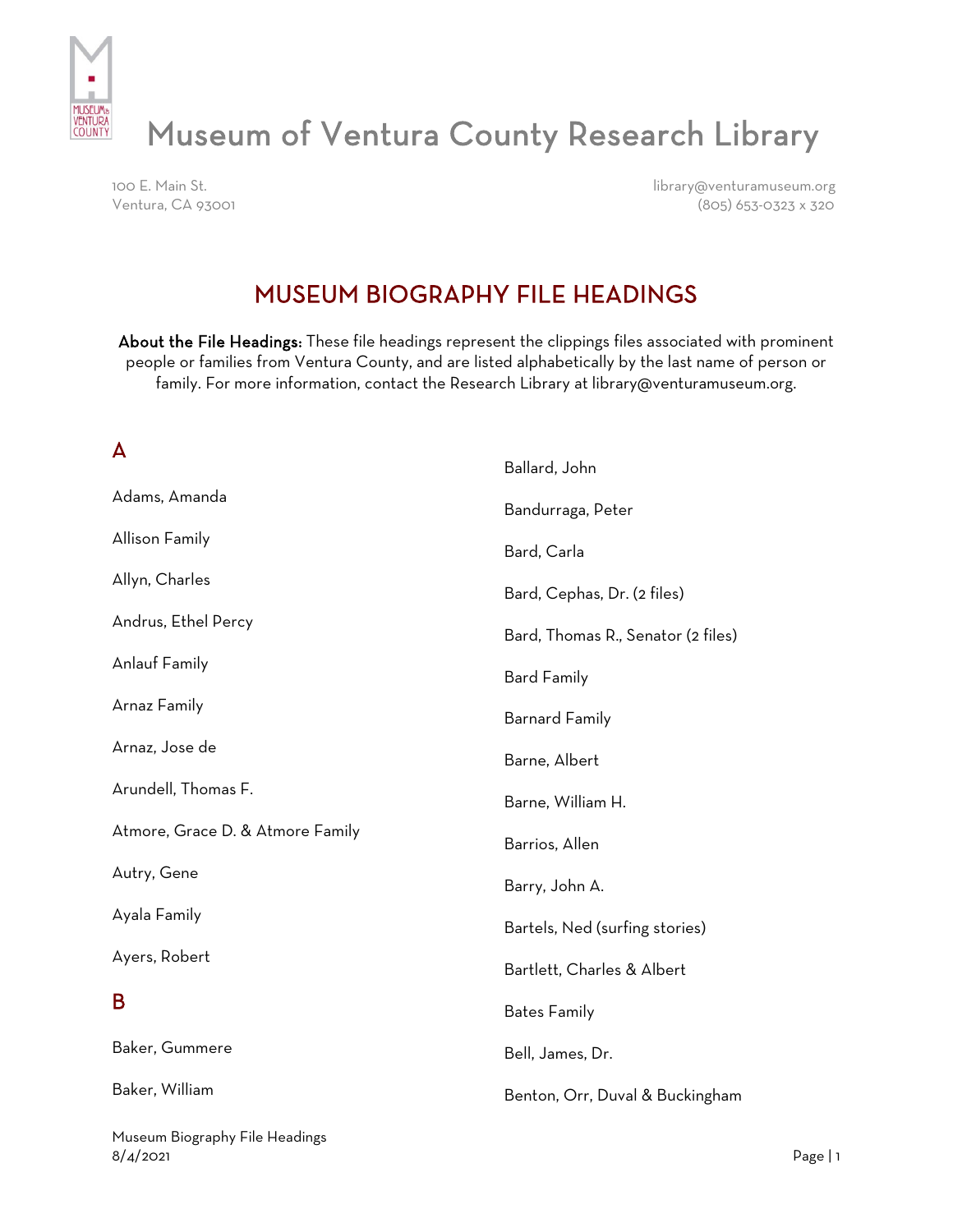|                                    | Brokaw, Elena                         |
|------------------------------------|---------------------------------------|
| <b>Berry Family</b>                | Brooks, J.M.                          |
| Bickford, L.H. Family              |                                       |
| Blackburn, David, Captain          | <b>Broome Family</b>                  |
| Blackstock, C.F.                   | Brown, Charles W.                     |
| Blackstock, Nehemiah               | Brown, Oran Weston                    |
| <b>Blanchard Family</b>            | Browne, Robert O.                     |
| Blanchard, Nathan                  | Browning, Gerry                       |
|                                    | Burroughs, Howard                     |
| Blum, Garry                        | Busch, Ralph, Dr. & Deedee            |
| Bodger, John                       | Bustamente, Robert                    |
| <b>Bonestel Family</b>             | Butterbaugh, Jim                      |
| Borchard, Casper Family            | C                                     |
| Borchard, Henry Family             |                                       |
| Borein, Edward                     | Caire, Delphine                       |
| Boroughs, Howard (2 files)         | Caldwell, Jerome                      |
| Bostwick, Harry                    | Camarillo Family (4 files)            |
| Botke, Jessie & Cornelis (2 files) | Cameron, Janet Scott                  |
| Botke, Kitty                       | Candalaria or Candelaria Basket maker |
| Bowers, Steven                     | Canet Family                          |
| Bradbury, Michael                  | Cantrell, Jack                        |
| Brewster, John Calvin (2 files)    | <b>Carnes Family</b>                  |
| Briggs Family (also Crane & Dean)  | Carty, Edwin                          |
| Bristol, Horace                    | Cash, Johnny                          |
| Bristol, Rev. Sherlock & Amelia    | <b>Casner Family</b>                  |
|                                    | Castro, M.A.                          |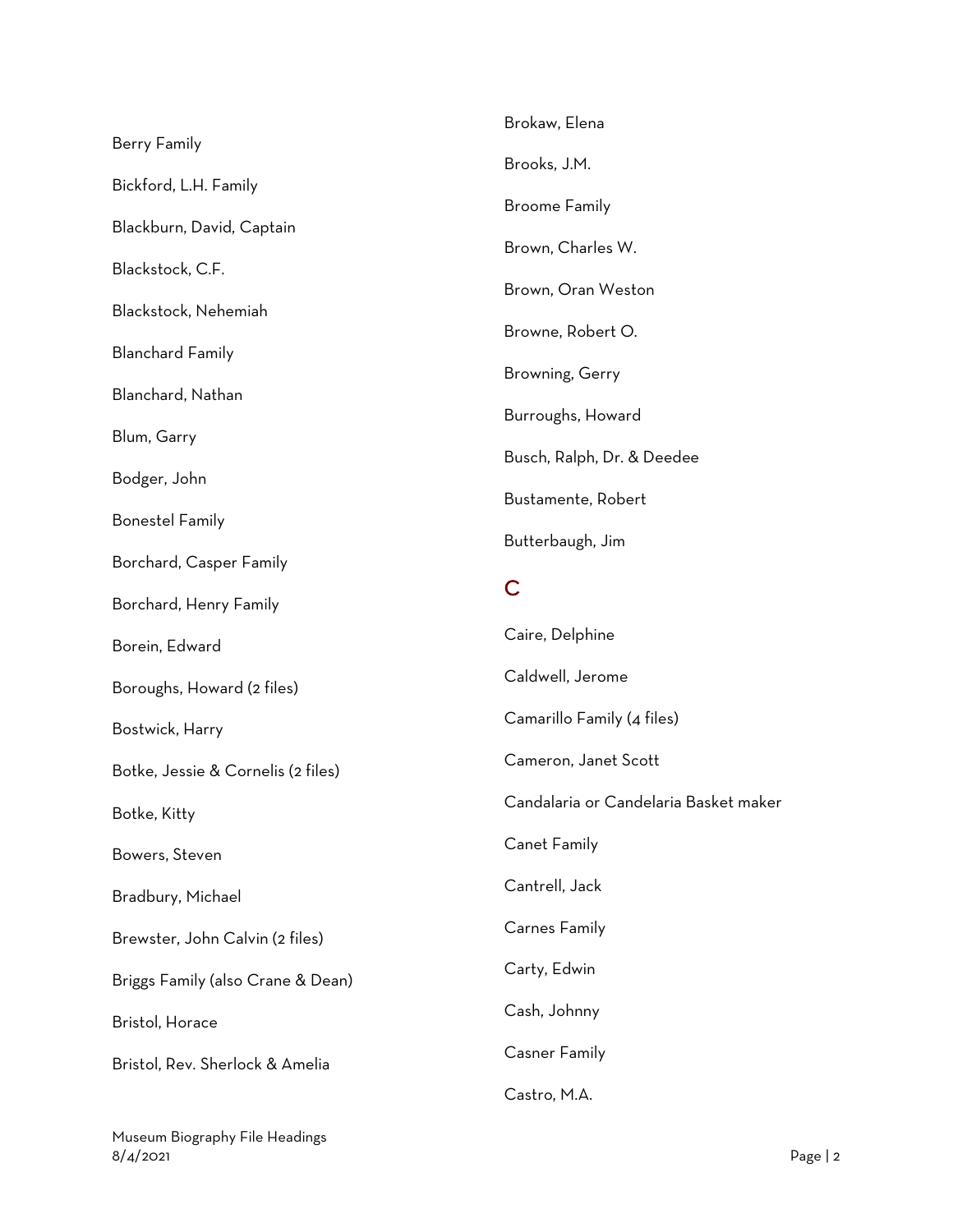|                                  | Conklin Family                        |
|----------------------------------|---------------------------------------|
| Cerf, Leon                       | Cook, David                           |
| Chaffee Family                   | Cormode, Mary                         |
| Chang, Dickens                   | Corrigan, Ray "Crash"                 |
| Chapman, Joseph Family           |                                       |
| Chapman, Victor Edward           | Coultas Family                        |
| Chavez, Cesar                    | Covarrubias Family                    |
| Chillson, Lorenzo                | Crouch, Eleanor                       |
| Chinn, Paul                      | Cuddy, Don Joseph                     |
| Chormicle, William               | Culbert, Birdie (Fulkerson)           |
|                                  | Culbert, Edward                       |
| Chounard, Yvon                   | Cunningham, Richard                   |
| Christo                          | Curry, Amelia Lopez & Richard Bernard |
|                                  |                                       |
| Clark, Mary C. (Bambi McCormick) | Cutler, Arnold                        |
| Clark Family                     |                                       |
| Clark, Patricia                  | D                                     |
| Clark, Robert E.                 | Daily Family                          |
| Clark, Tom                       | Daly Family                           |
| Clark, William Family            | Darrajot, Dorothy                     |
| Clarke, Robert M.                | Day Family                            |
| Cloyne Family                    | De Janssens, Josepha Malo             |
| Cohn, Simon                      | De La Rosa, Jose                      |
| Colla, Leontine Tweedy           | D'Leon, Omar                          |
| Compla, Father John (Padre Juan) | De Valle Family                       |
| Comstock, Andrew                 | Dibblee, Tom                          |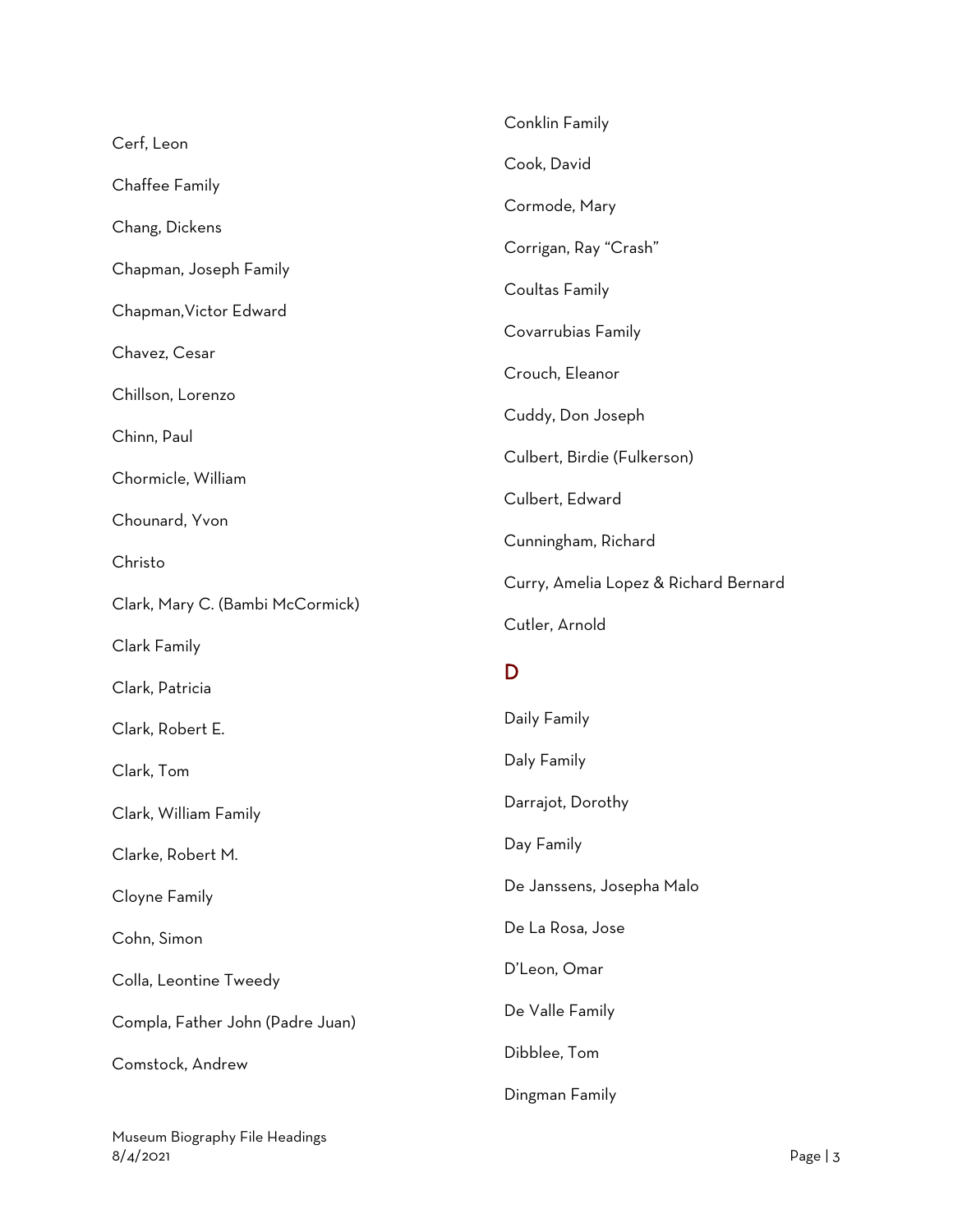|                                  | Eastin, James D., II                              |
|----------------------------------|---------------------------------------------------|
| Dohney, Estelle                  | Eastin, James D., III                             |
| Dominguez Family                 | Eastin, James W.                                  |
| Dominguez Family (Piru)          | Earle, Anna Reatha                                |
| Donlon Family                    |                                                   |
| Drapeau, Lewis                   | Edison, Linda                                     |
| Draper, Winfred                  | Edwards, Thornton                                 |
| Drown Family                     | Elwell, Roberto, & Susana (Lorenzana<br>Menchaca) |
| Duckworth Twins (Mattie & Sarah) | Ely, James                                        |
| Dudley Family                    | Everman, Barton                                   |
| Dudley Family (Benjamin Wells)   | F                                                 |
| Dudley, Frank                    | Fagan Family                                      |
| Dudley, Ruth & Leavitt           | Fairbanks, F.L.                                   |
| Dufau Family                     | Faria Family                                      |
| Duncan, Elizabeth (Ma)           | Faulkner, G.W.                                    |
| Dunbar Family                    | Ferrand, W.M.                                     |
| Dunn, Thomas, Dr.                | Ferris, J.A.                                      |
| Durazue, Roman                   | Finch, Lorraine                                   |
| Durkee Family                    | Finney, Chas. G., Jr.                             |
| Duval Family                     | Flint, H.P.                                       |
| Dwire, Scott                     | Ford, Henry Chapman                               |
| Dye, Joseph Franklin             | Foster, E.P. Family                               |
| E                                | Fowler, Welcome & Family                          |
| Eastin, James D., I              | France, John                                      |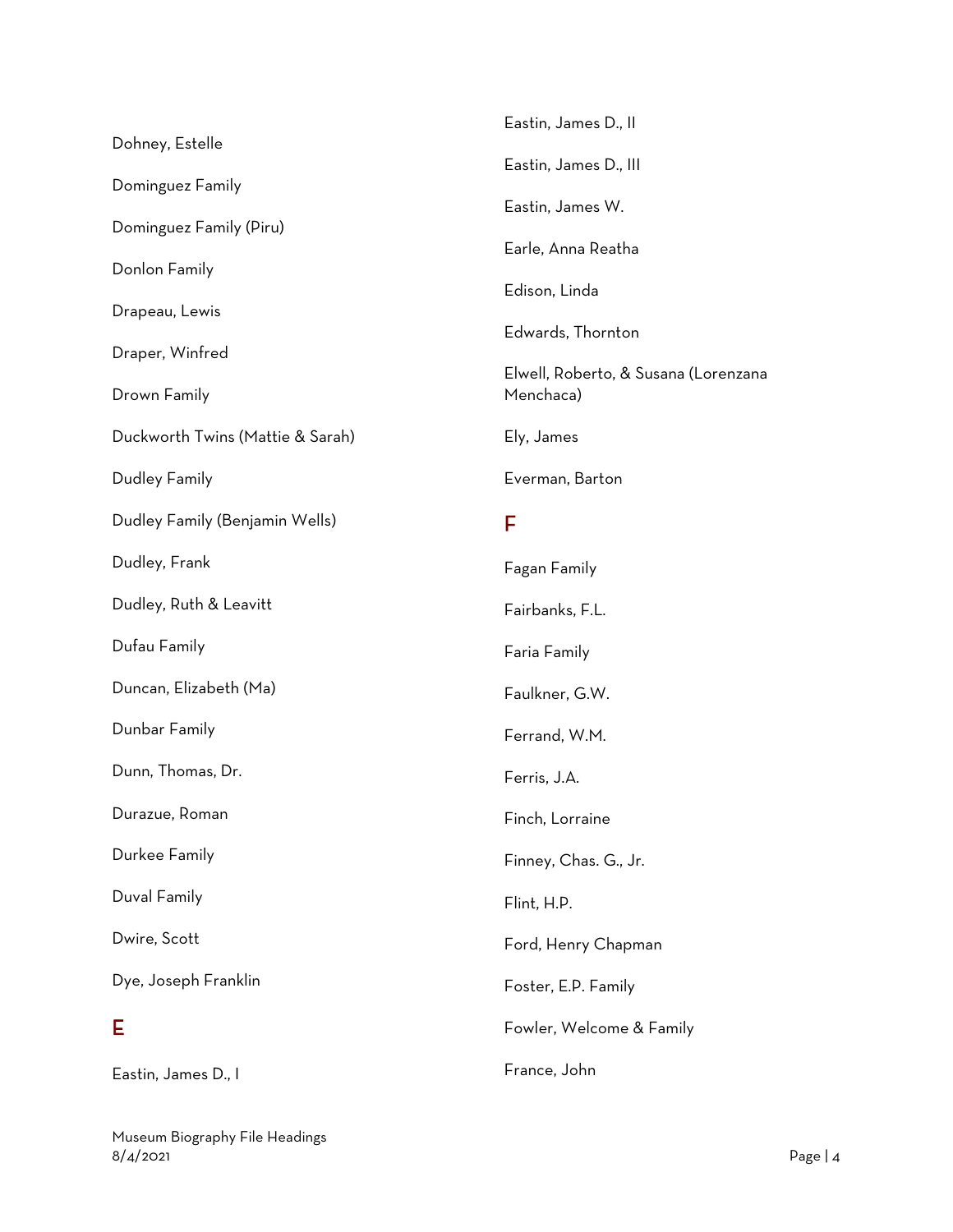| Francis, Myrtle Shepherd        |                                          |
|---------------------------------|------------------------------------------|
| Freedman, Myron                 | Greenland, Powell<br>Grice, Thomas, Rev. |
| Fremont, Jessie & Benton        | Gries, Jake                              |
| <b>Fraser Family</b>            | Grimes, Brice                            |
| Friedrich Family                | Grimes, Harriet                          |
| Friend, W.J.                    | Guerra Family                            |
| Fulkerson Family                | Guiberson, S.P., Dr.                     |
| G                               | H                                        |
| Gabbert Family                  | Haase Family                             |
| Gallegly, Elton                 | Haigh Family                             |
| Garber, Elaine                  | Hagman, Larry                            |
| Gardner, Erle Stanley           | Haines, Abner                            |
| Geiger, Maynard                 | Hall, R.                                 |
| Gerry, Willard                  | Haley, Katherine H.                      |
| Gibson, Leroy (Buddy)           | Hardison Family                          |
| Gillespie, John                 | Hardison, Zetta                          |
| Gillibrand, Marie Rosamond Dean | Harer, Nancy                             |

Gisler Family

Gius, Julius

Gleichman, Mattie

Gordon Family

Gosnell Family

Gould Family (2 files)

Granger, Henri

Museum Biography File Headings 8/4/2021 Page | 5

Harmar, Alex F. & Harmar, Felicidad E. Abadio

Harrington, John P.

Hartman Family

Hayden, Richard

Hearne Family

Haydock, Richard B.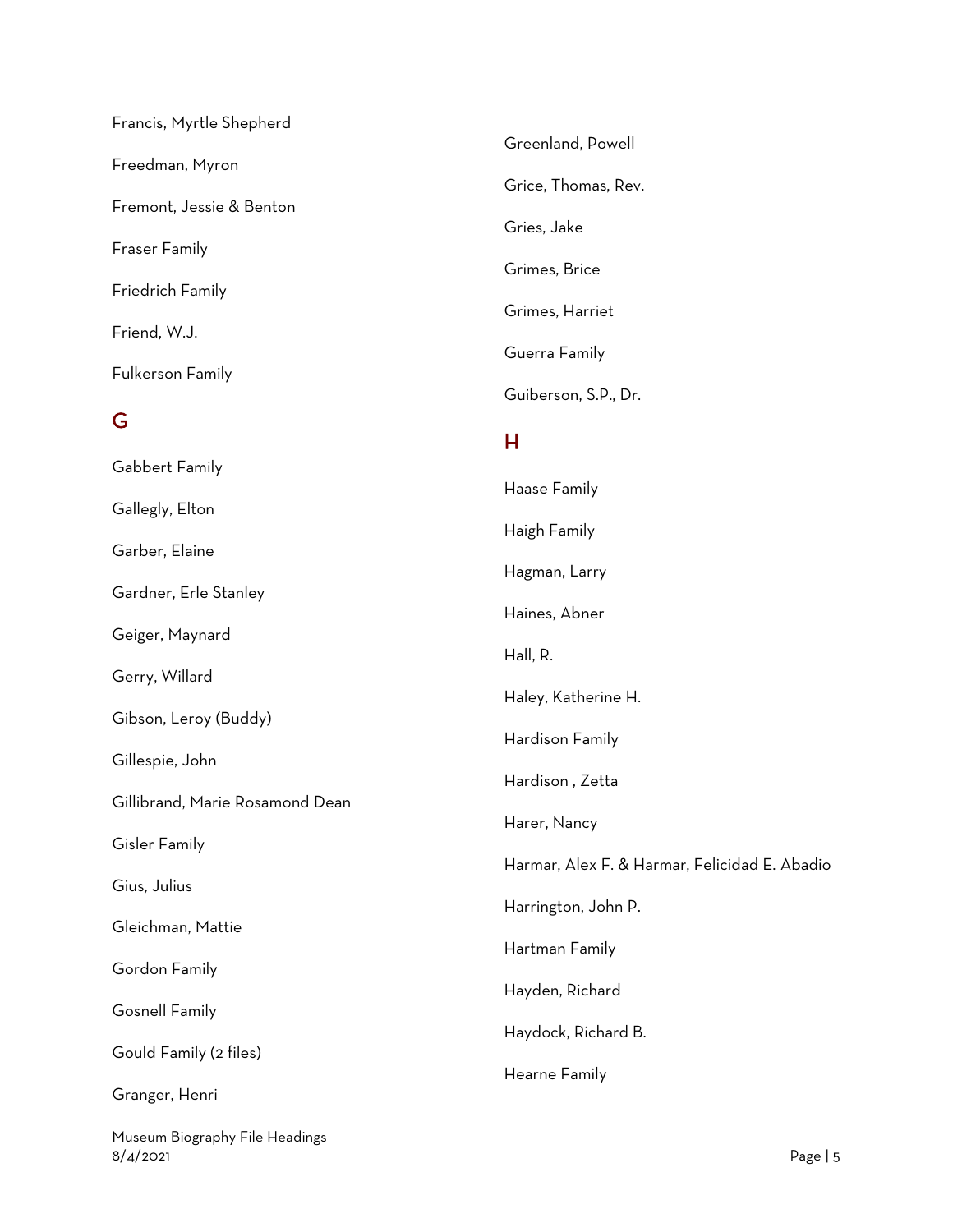| Huntzinger, Fritz       |
|-------------------------|
|                         |
| Inouye, Taro            |
| Isbell, Olive Mann      |
| Isensee Family          |
| Isham, Milton           |
| J                       |
| Janss Family            |
| Jauregui Family         |
| Johnson, Charles N.     |
| Johnston, Johnny        |
| Jones, Carmen Camarillo |
| Jordan, Douglas         |
| Joy, Charles            |
| Κ                       |
| Kato, Tusjio            |
| Keene, Josiah           |
| Kelley, William E.      |
| Kelsey, Bea & Nancy     |
| Kelsey, Clarence Earle  |
| Kennedy, Polly          |
| Kenney, Cyrus           |
| Kenny, Celia            |
|                         |

Museum Biography File Headings 8/4/2021 Page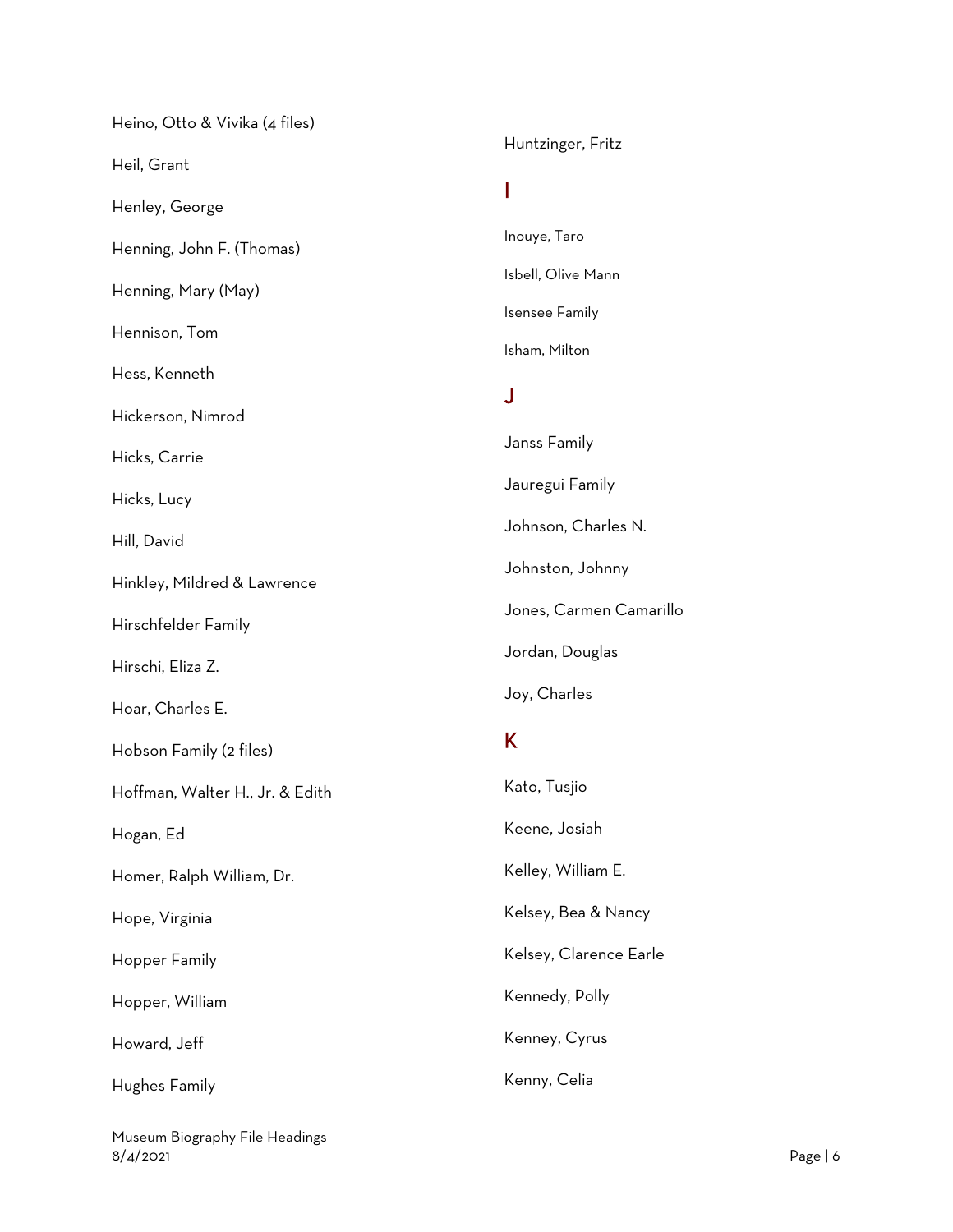|                                                                 | Lummis, Charles F.                        |
|-----------------------------------------------------------------|-------------------------------------------|
| Kenyon, G.N.                                                    | Lyons, Judy                               |
| Kildee, Maggie Erickson                                         |                                           |
| Kimball, Eugene Charles                                         | M                                         |
| King, Lawrence                                                  | Mahan, W. Arthur                          |
| Kinkead, Alexander                                              | Marquez, Phil                             |
| Kneighbaum (includes Gilbert, Monroe                            | Marshall, Dorothy S. (Delee)              |
| families)                                                       | Marshall, Ned                             |
| Koch, Gerd                                                      | Martin, David (architect)                 |
| Krishnamurti, Jiddu                                             | Martin, Cleta (includes Hickerson Family) |
| L                                                               | Maulhardt Family                          |
| Lagomarsino, John A.                                            | McConica Family                           |
| Lakin, Thomas G.                                                | McCormick, Thomas, Hubert, & James        |
| Lamb, Robert Bertram                                            | McDivitts Family                          |
| Laubacher Family                                                | McDonald, Bessie Eyton                    |
| Leavens Family                                                  | McGonigle, John                           |
| Lechler Family (includes State & County Tax<br>Recipts 1901-06) | McGrath, Alice                            |
|                                                                 | McGrath Family                            |
| Levy, Achille                                                   | McGuire Family                            |
| Lewis, W.L.                                                     | McKee, James                              |
| Libby, Edward Drummond                                          | McKeeby, Lemuel Clarke                    |
| Lloyd-Butler Family                                             | McLoughlin Family                         |
| Lone Woman of San Nicholas                                      | McMartin, Edmund Guy                      |
| Lorenzana Family                                                | Mercer, W.E.                              |
| Love, J.H., Dr.                                                 | Miedema, Madeline                         |
|                                                                 |                                           |

Museum Biography File Headings 8/4/2021 Page | 7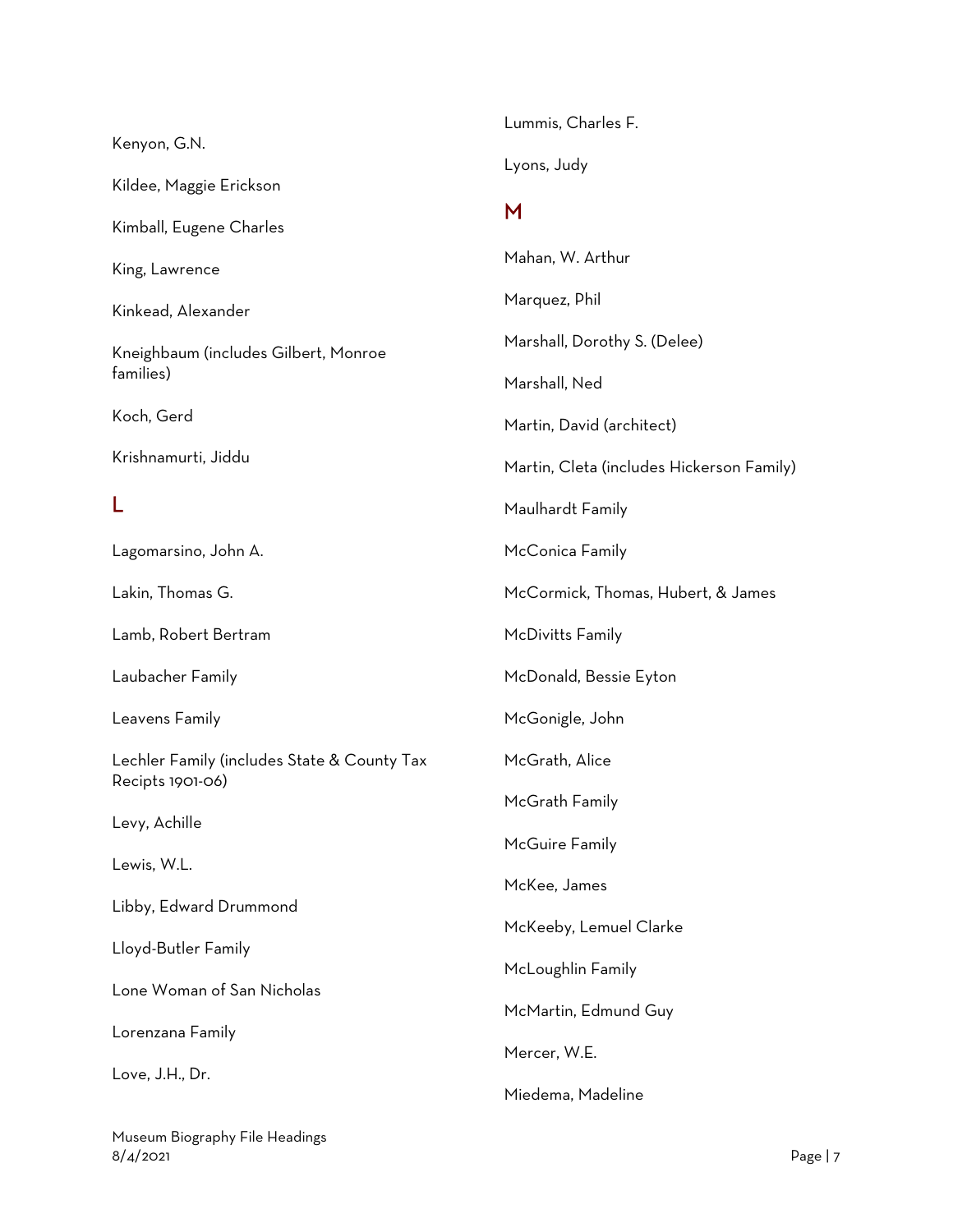Miedema, Rev. William

Nixon, Henry S.

#### O

| Migala, Pauline Gaynor                |                               |
|---------------------------------------|-------------------------------|
| Miller Family (Eugene & Evelyn Silva) | O'Brien, Elaine F.            |
| Milligan, A.A. (Bud)                  | Olivas Family (2 files)       |
| Moranda, Walter & Jeanette            | Olivier, Kenneth S.           |
| More, Wallace T.                      | Olsen, Nils & Ellen           |
| Morgan, Elliott                       | O'Neill, Alexis               |
| Morrison, John H., Jr.                | Orcutt, William               |
| Moriwaki, Morana & Masako             | O'Reilly, Aubrey J., Rev.     |
| Moser, Julon                          | Orella Family                 |
| Mott, D.W., Dr.                       | Ormsby, George Walter         |
| Mulholland, William                   | Orr Family                    |
| Mullin, Edward                        | Ortega, Emilio                |
| Mungari, (Mungaray) Francisco         | Ortega Family (2 files)       |
| Munger Family                         | Outland, Charles F. (2 files) |
| Murietta, Joaquin                     | Owen, Mabel                   |
| Mutau, William                        | Oxnard Family                 |
| N                                     | P                             |
|                                       | Padelford, Sophia Willard     |
| Naumann Family                        | Palmquist, Peter E.           |
| Nava, John                            |                               |
| Neuerburg, Norman                     | Patterson, J.D. & Family      |
| Newhall Family                        | Patton, George S.             |
| Nidever Family                        | Peirano Family                |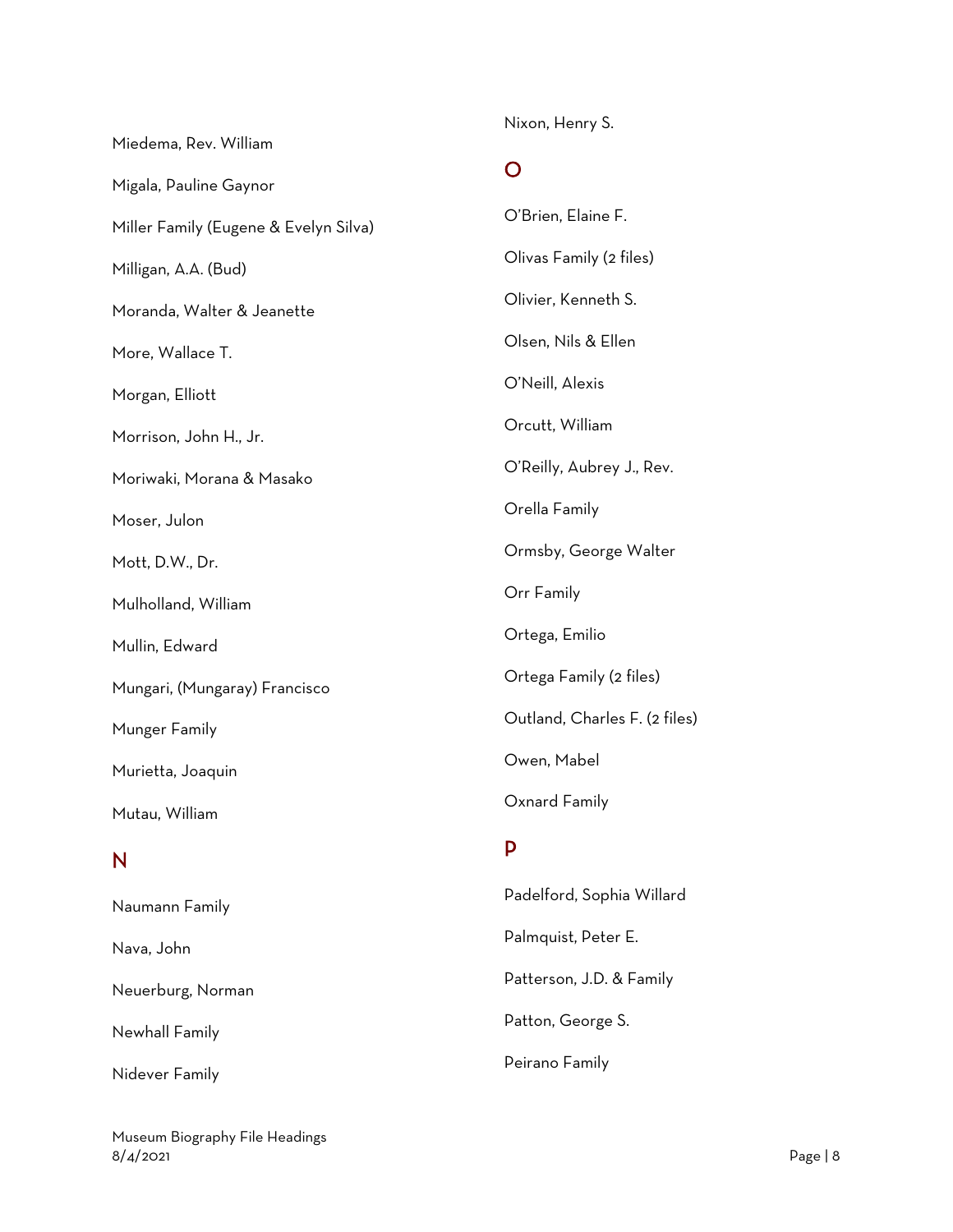| Peralta Family          |                                 |
|-------------------------|---------------------------------|
| Percy, Gird             | Reppy, William & John H.        |
|                         | Reyes Family                    |
| Petit Family            | Riaves, Max                     |
| Petty, Susan            | Ricard, Herbert (Tex)           |
| Pfeiler Family          |                                 |
| Pico, Juan E.           | Richardson, Joseph              |
| Pico, Petra             | Richardson, Mrs. Candace Burton |
|                         | Ricker, John Garland            |
| Pidduck, Helen          | Rindge, Family                  |
| Pierpont Family         | Rittenhouse, C.E.               |
| Pinkerton, Airdrick     | Riva Family                     |
| Pittengear, William     |                                 |
| Pollorena, Hilario D.J. | Rivera, Armando                 |
| Poli, M.A.R., M.D.      | Robertson Family                |
|                         | Robings, Ed                     |
| Poplin Family           | Robings, H. Jere                |
| Powell, Betty           | Rodriguez Family                |
| Power, George           |                                 |
| R                       | Roosevelt, T. R., President     |
|                         | Rose, L.J.                      |
| Rameli, Milton          | Roth, James Henry               |
| Ramirez, Leo & Dorothy  | Ruiz Family                     |
| Ramsauer Family         | Rush, Richard, Dr.              |
| Randall, George         | Russell Family                  |
| Raymond, Robert         | S                               |
| Reagan, Ronald          |                                 |
| Reardon Family          | Sackett, Arthur                 |
|                         |                                 |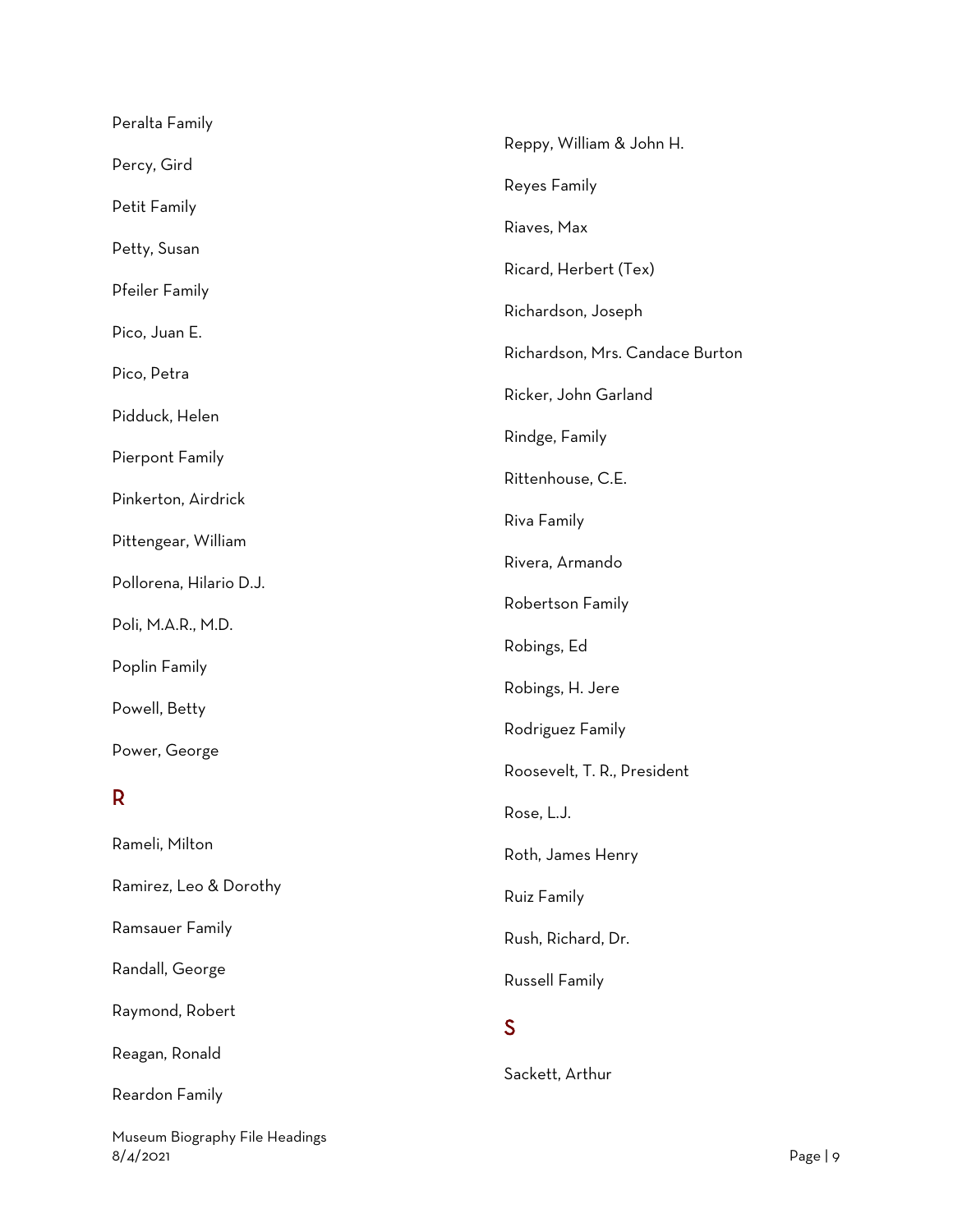| Salazar, Frank            |                           |
|---------------------------|---------------------------|
| Salisbury, A.J. Family    | Shepherd, Theodosia B.    |
| Sanchez, Juan             | Sheppy, Edith             |
|                           | Sheridan, Ellen Gilchrist |
| St. Bonaventure           | Sheridan, Thomas          |
| Saviers (Willard) Family  | Sheridan, Edwin           |
| Scarlett Family           | Sheridan Family           |
| Schiffer, Tim             | Sheridan, Sol             |
| Scholle Ignatz Family     |                           |
| Schiappapietra, A.        | Shillington, J.E.         |
| Schneider, William E.     | Shively, Douglas          |
| Schwabauer, Mary Leavens  | Simmons, Bob              |
| Selby, Lloyd Family       | Simpson, Volney           |
|                           | Slade, Albert             |
| Senate, Richard           | Smith, Clifton            |
| Serra, Junipero Statue    | Smith, Clara              |
| Serra, Junipero           | Smith, Daniel Family      |
| Sequeido, Morley & Andrea | Smith, Fred W.            |
| Serros, Michelle          |                           |
| Seward, Dudley            | Smith, Martin (Bud)       |
| Sexton Family             | Snedden Family            |
| Sharp, James Meikle       | Snodgrass, Fred           |
| Shaw Family               | Soo Hoo Wing Git          |
|                           | Spaulding, Keith          |
| Shaw, Floyd P.            | Spinks, Johanna           |
| Sheets, Millard O.        | Sterling, Cary            |
| Shepherd, A.H.            |                           |

Museum Biography File Headings 8/4/2021 Page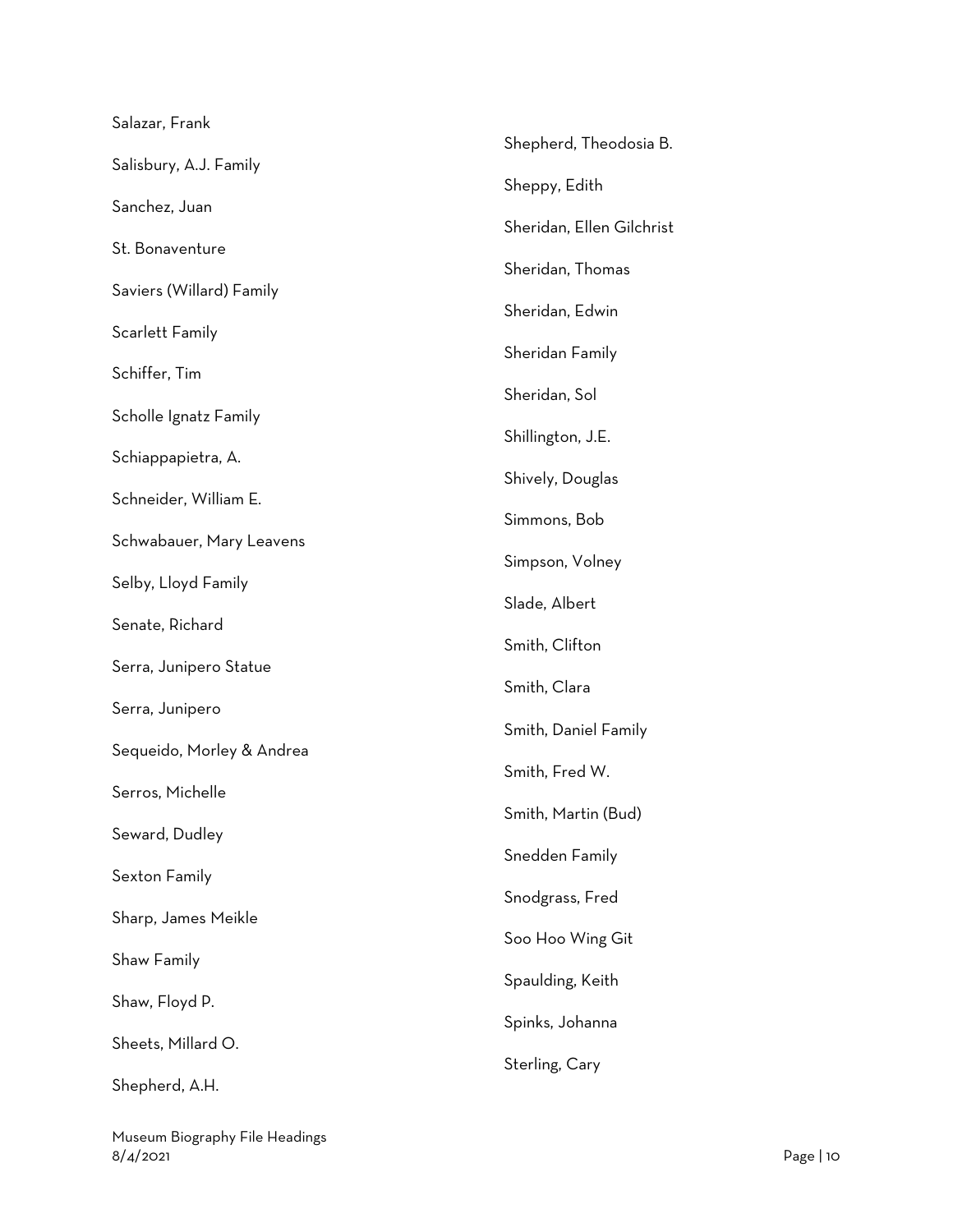| <b>Stewart Family</b>       |
|-----------------------------|
| Storke, Yada Addis          |
| Strathearn, Dave            |
| Stuart, Charles             |
| Stuart, George S. (2 files) |
| Stuart, Sylvia              |
| Surdam, R.G.                |
| Sutton, James               |
| Sweaney, Levi Woodson       |
| Τ                           |
| Takasugi, Frank & Nao       |
| <b>Thacher Family</b>       |
| <b>Teague Family</b>        |
| Temple, Charles P, Dr.      |
| Thille Family               |
| Thompson, Dixie             |
|                             |

Tico Family

Tiffany, Gile

Thorp, Spencer

Todd, Marcus de Lafayette

Topping, Elizabeth

Thotherow, Marian & Jack

Triem, Judy

Tumamait Family

Museum Biography File Headings 8/4/2021 Page | 11

# $\overline{U}$

Ustusaustegui Family

## V

Valdez Family Vandiver, William Vanegas Family Vanoni Family Vasquez, Tiburcio Vassault, Ferdinand Vujovitch Family (3 files) W Walker, Lena & Herman Keene Walnut, Nick Walton, William Warring, Hugh

Waterhouse Family

Weber, Francis, Msgr.

Webster, Herman Bay & Lefevre

Webster, Guy

Wells, Samuel, Rev.

Wenig, Edward J.

Whittaker, William

#### Wiggins, Thomas